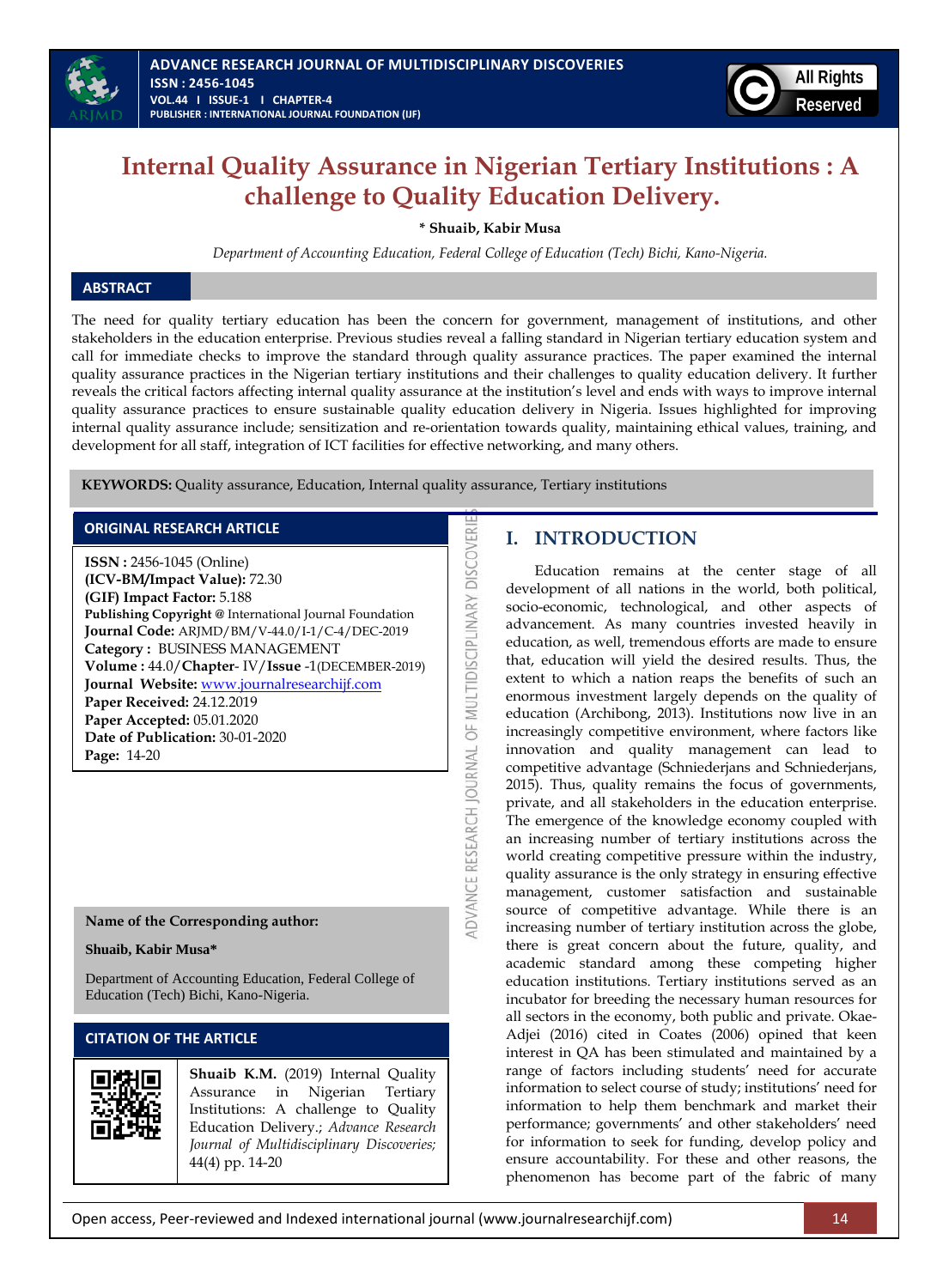tertiary institutions. Ryan, (2015) cited in Karaim, (2011) posits the global demand for higher education to hits 263 million students by 2025, an increase from a little less than 100 million. The increasing demand for higher education will lead to an increase in quality assurance practices, mainly due to the internationalization of higher education.

Internal quality assurance forms the basis or primary source of quality checks in quality assurance practices. Thus tertiary institutions put in place the internal quality assurance mechanism that will not only ensure the smooth running of the system but the overall quality of education, customer satisfaction, and achieve competitive advantage. While there is a rising number of tertiary institutions (public and private) in Nigeria today, there is also challenges of academic standard within the education enterprise, factors like underfunding, frequent strike actions, inadequate teaching, and learning facilities, weak management, employment and training of qualified teaching and non-teaching staff, students' admission and rising enrolment figures, examination malpractice and other students' misbehaviors are common among the Nigerian tertiary institutions. Internal quality assurance practices if effectively put in place, will reduce these challenges and improve the quality of education in the country.

In Nigeria today, there are more than 300 hundred tertiary institutions, ranging from universities, colleges of education and polytechnics under the three supervisory agencies; National universities Commission (NUC), National Commission for colleges of education (NCCE), National Board for technical education (NBTA). These agencies supervise the affairs of tertiary institutions in Nigeria; they established measures and standard aimed at improving the quality of education delivery in the country. The agencies perform such duties as establishing the minimum standard and its periodic reviews, developing curriculum and accreditation exercise. The success of these external quality practices depends largely on how effective internal quality assurance practices are put in place to achieve the desired goal (quality education delivery). To strengthen the internal and external quality assurance practices, higher education institutions must establish a functional quality assurance unit that will effectively establish and monitor the internal assurance practices for quality education delivery.

The paper critically examined the internal quality assurance practices in Nigerian tertiary institutions. It also brings out issues that, if implemented, will go a long way in improving them to achieve quality education delivery in the country.

# **II. OBJECTIVES**

The main objective of the paper is to examine the internal quality assurance in the Nigerian tertiary institution and the challenge for quality education delivery. While the specific objectives are, to;

- i. Identify the internal quality assurance mechanism in Nigerian tertiary institutions.
- ii. Examine the implementation of internal quality assurance in the Nigerian tertiary institutions
- iii. Determine the challenges of internal quality assurance on quality education delivery in Nigeria.

# **III. CONCEPTUAL REVIEW**

## **Concept of Quality and Quality Assurance**

53

**DISCOVERI** 

**IDISCIPLINARY** 

5 **JRNAL**  $\overline{0}$ 

Many organizations across the world have improved the quality of their products and services in order to enhance organizational performance and to be competitive(Lakhal, 2009). Recent studies have established that, while markets are growing with close competitive pressure, there is also a growing priority on quality implementation which makes it a potentially valuable way to differentiate the products or services to take competitive advantage. Thus, Quality improvement if implemented, will have positive results in cost reduction, increased productivity, and provide competitive advantages at the marketplace (Duraković, Bašić and Muhić, 2014). Recent literature described quality as doing things better with focus on incremental improvement and satisfying existing customers (Leavengood, Anderson and Daim, 2014). Meeting the needs and expectations of the people that need the product/service explains the quality of a good or service. (ISO, 2005). Additionally, organizations must adopt strategic quality orientation based on customer satisfaction and continual improvement to maintain competitive positioning of the firm, and that, involve either product or service (Wang and Wei, 2005).

Quality assurance (QA) is about ensuring that standards are specified and met consistently for a product or service (Maniku, 2008). QA ensures that there are mechanisms, procedures, and processes in place to achieve the desired quality; however, defined and measured, is delivered (Harvey and Green, 1993). In essence, quality assurance is a systematic procedure that verifies how education meets the specified conditions requisite to the actualization of its goals (Archibong, 2013). Vroeijenstijn, (1995) also described QA as systematic, structured, and continuous attention to quality, particularly quality maintenance and quality improvement. Quality assurance practices have an extended range of activities; therefore, the choice of quality measures vary from country to country and thus, make it extremely difficult to measure the quality of education. Independent private agencies conduct the ranking of tertiary institutions (universities); they usually used the data given to them by the institutions. They also used different criteria, which makes it bias to some extent.

# **Quality Assurance in Nigerian Tertiary Institutions**

Many studies maintained that it is difficult to define or determine quality in education, the word quality, imported from the industrial sector to the education domain, sounds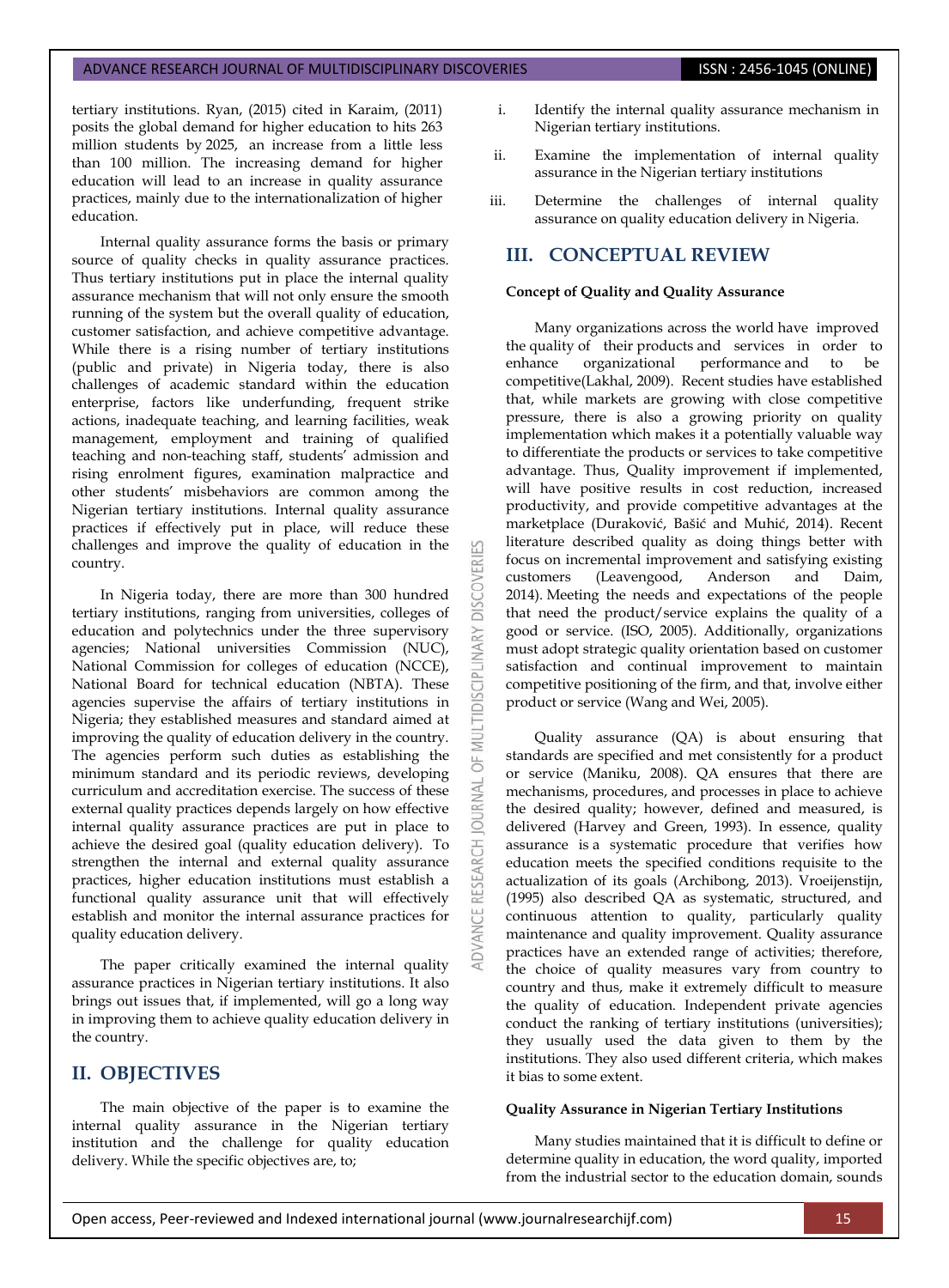#### ADVANCE RESEARCH JOURNAL OF MULTIDISCIPLINARY DISCOVERIES **ISSN : 2456-1045 (ONLINE)**

vague, complex, and sometimes controversial (Newton, 2002). While it is essential to maintain quality in education, major stakeholders (students, teachers, government, private investors, and parents) in education enterprise see quality differently as a concept. Educational institutions with different management structure and internal mechanisms for management and standard tend to have internal control and measurement. The most important guide is the "minimum standard" established by the supervisory agency which serves as the consensus for quality measurement among the tertiary institutions along with other internally generated tools for measuring quality to achieve competitive advantage (Okae-Adjei, 2016). Quality assurance is the universal service quality approach adopted by higher education to establish, manage, and control quality standard in education. Adegbesan, (2011) underlined some needs for quality assurance in tertiary institutions in Nigeria to ensure the quality of teaching and learning as follows;

- i) QA will serve as an indispensable component of quality control strategy in education,
- ii) QA will ensure and maintain a high standard of tertiary education,
- iii) QA will assist in monitoring and supervision of education,
- iv) QA will determine the quality of the teacher input,
- v) QA will determine the adequacy of the facilities and other requirements needed to ensure quality control of education, and
- vi) QA would ensure prudent financial management to achieve the goals of quality education in the institutions.

In Nigeria, the Federal Government is responsible for regulating the education sector in terms of policy formulation and ensuring quality control (IOM, 2014). Among the three stages of formal education in Nigeria, the study will focus on the third stage, which is tertiary education. That is, education for post-secondary level, also called higher education that offers participants with postsecondary courses and engages in research activities (Scott, 2005). Similarly, the term is usually used to distinguish courses of study, as well as a result, that is, the award of a degree, diploma or similar advanced qualification, depending on the awarding institution (Lawton and Gordon. 1993). In Nigeria, people acquire tertiary education from universities, colleges of education, polytechnics or mono-technics and institutions accredited by various supervisory agencies like the National Universities Commission (NUC), National Commission for Colleges of Education and the National Board for Technical Education (NBTE). For this paper, tertiary institutions refer to universities, colleges of education, polytechnics, and monotechnics (Shuaib, 2019).

# **Internal Quality Assurance and the Challenges of Quality Education in Nigeria.**

Internal quality assurance practices form the basis for internal assessment within the institution's framework. It is the mechanisms established by the management as checks and measurement for meeting quality assurance standard. Internal quality assurance involves every member of the institution's community that is management and the entire staff of the institution through a close watch of quality assurance unit or department (Shuaib, 2019). Previous studies established that Internal Quality Assurance-centered approach has a more significant impact on the precise quality of teaching and learning when compared to more accountability-driven EQA mechanisms, which may not ensure quality improvement (Matei and Iwinska, 2016). The internal quality assurance structure and components include:

- i) Quality assurance unit or department.
- ii) Student assessments/evaluation.
- iii) Overall performance/output
- iv) Internal screening.

MULTIDISCIPLINARY DISCOVERIES

 $\overline{5}$ **IRNAL** jo

RESEARCH

ADVANCE

v) Compulsory attendance to school activities for teachers and students.

 The management and senate or academic board of the university, college of education or polytechnic in collaboration with supervisory agencies (NUC, NCCE, and NBTA) established the internal quality assurance mechanisms in their institutions, while the quality assurance department ensures strict compliance of the quality standard. The internal quality practices include; recruitment, selection and placement of academic staff, control of admissions, regulations of programmes at the departmental and faculty levels, examination regulations, appointment of external examiners, students' assessments and records adequate teaching and learning facilities, extracurricular activities are some of the internal quality control mechanism monitored and supervised by the institutions to achieve quality of education. Achieving this enormous task requires joint efforts and commitment of all the staff.

## **Challenges of Quality Tertiary Education in Nigeria.**

Quite often, Nigerian tertiary education system is under severe quality challenges; these challenges are so open that, they undermined the development of many sectors across the country because tertiary institutions in Nigeria are mandated to produce a highly-skilled entrepreneurial, managerial, and technical manpower for the social and economic sectors. Besides, the higher institutions serve as the bastion of research and development, also a fundamental vehicle of economic and political development.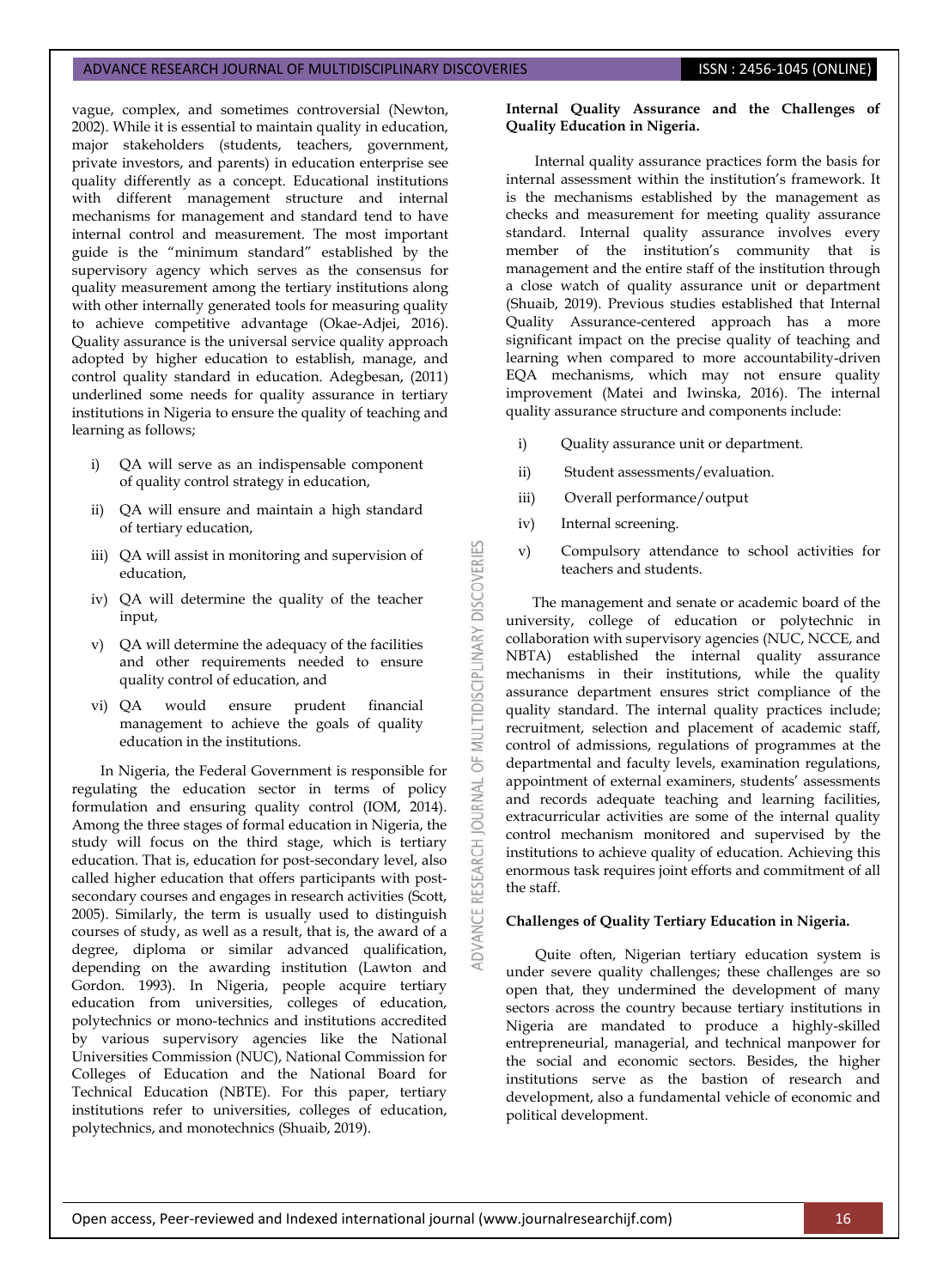#### *The quality assurance unit/department*

The establishment of the quality assurance unit or department is the starting point; the unit is expected to monitor the structure of quality assurance through strict implementation of internal quality assurance practices. While some tertiary institutions do not even have the unit or department for quality assurance, those that already have, lack the professional staff to manage the unit effectively. It has become a matter of concern that all tertiary institutions should establish a quality assurance unit. The supervisory agencies should make it mandatory for all tertiary institutions to establish the structure of internal quality assurance practices starting with a unit or department that will oversee the internal quality assurance mechanism in the institution.

#### *Internationalization of tertiary education*:

Impact of globalization that turns the world into a global village is not restricted to the economic aspect also affect the education sector across the world. Tertiary institutions are competing in quality education delivery through a system of a strong network of effective service delivery. Students now move to tertiary institutions across the world, where they can obtain quality education within a reasonable time frame. Thus, if Nigeria wants to join the league of institutions that deliver quality education across the world, then the system must adopt changes that will attract quality students from different walks of life.

#### *Falling standard of education*:

Investigation shows that there is a significant decline in standards of education in Nigeria. After Nigeria's independence with few tertiary institutions across the country the standard was good, but, at later years, with population explosion coupled with an increasing number of tertiary institutions across the country, the standard of tertiary education started falling. At the time when government budgetary allocation keeps diminishing year after year, which means, underfunding, leading to inadequate learning facilities, shortage of qualified teaching staff, increasing number of enrolment, and unclear standard measurement. These and other reasons led to the quality of graduate output from the Nigerian tertiary institutions hurt the economy in terms of supply of quality workforce necessary for the socio-economic development of the nation (Archibong, 2013).

#### *Frequent and unnecessary strike action*

Academic programmes and activities are always truncated by frequent and unnecessary industrial action by both members of academic and non-academic. In practice, strike action may take from a one-week warning to total strike action that may last six months to one year or more. Previous studies indicated that the quality of tertiary education is grossly affected by many strike actions in Nigeria. Offem, Anashie, and Aniah, (2018) opined that strike actions abruptly affect the activities of the entire institution's management including planning and effective decision making by disrupting the academic calendar,

programmes, and plans. In 2018 alone, almost all staff associations (academic and non-academic) of the tertiary institutions in Nigeria spent more than four-month on strike, putting on hold all activities of the institutions, this is in addition to the general strike action by the Nigeria labour congress (Shuaib, 2019).

## *Global competitiveness and development*

While developed economies invested heavily in education, which serves as a source of their development and advancement, Nigerian tertiary education is left behind with much records of deficiencies. The employers of labour received little from the bulk of graduates of the country's tertiary institutions. The curriculum should reflect the demand of the labour market and should maintain a periodic review to reflect the changing pattern of the industries.

## *Gross under funding*

**DISCOVERI** 

LTIDISCIPL

5

 $\overline{0}$ 

The United Nation's Educational, Scientific and Cultural Organization (UNESCO) recommends 26% of the national budget to education, and that is the minimum requirement or recommendation. However, the budgetary allocation to education reflects the negligence of most developing countries to education sectors. Consider the Nigeria's budgetary allocation from 2010 to 2018 as an example of how government deliberately undermined the quality of education by compromising the quality standard with gross underfunding of the education sector, in 2010 – 4.83%, then rose to 10.6% in 2014, 2015 – 9.5% then keep falling in 2016 – 8.2, 2017 – 8% and 2018 – 7.04% (Bogoro, 2015; Salami, 2017; Adedigba, 2017).

## *Lack of confidence in the system and the politics of world ranking*

Many parents and stakeholders particularly the rich and elites have lost confidence in the Nigerian tertiary education system as such they resolve in sending their children abroad to study. Similarly, Nigerian universities have not join the league of world class universities based on the global ranking of universities. Example, Nigeria was ranked 44 after Kenya, Ghana and South Africa in the ranking of African Universities (Adebayo 2007). Nigeria's population is estimated at of over 180 million with more than 160 universities, but, none of the Nigerian university is regarded as World Class. In contrast, South Africa, with a population of 51.77 million people and less than 50 universities, has a number of her universities rated as World Class (Akubuilo and Okorie, 2013).

#### **Improving Internal Quality Assurance in Nigerian Tertiary Institutions**

The management and entire communities of the Nigerian tertiary institutions should join hands to improve the internal quality assurance mechanism to ensure that the quality standard is established and maintained for overall quality education in Nigeria.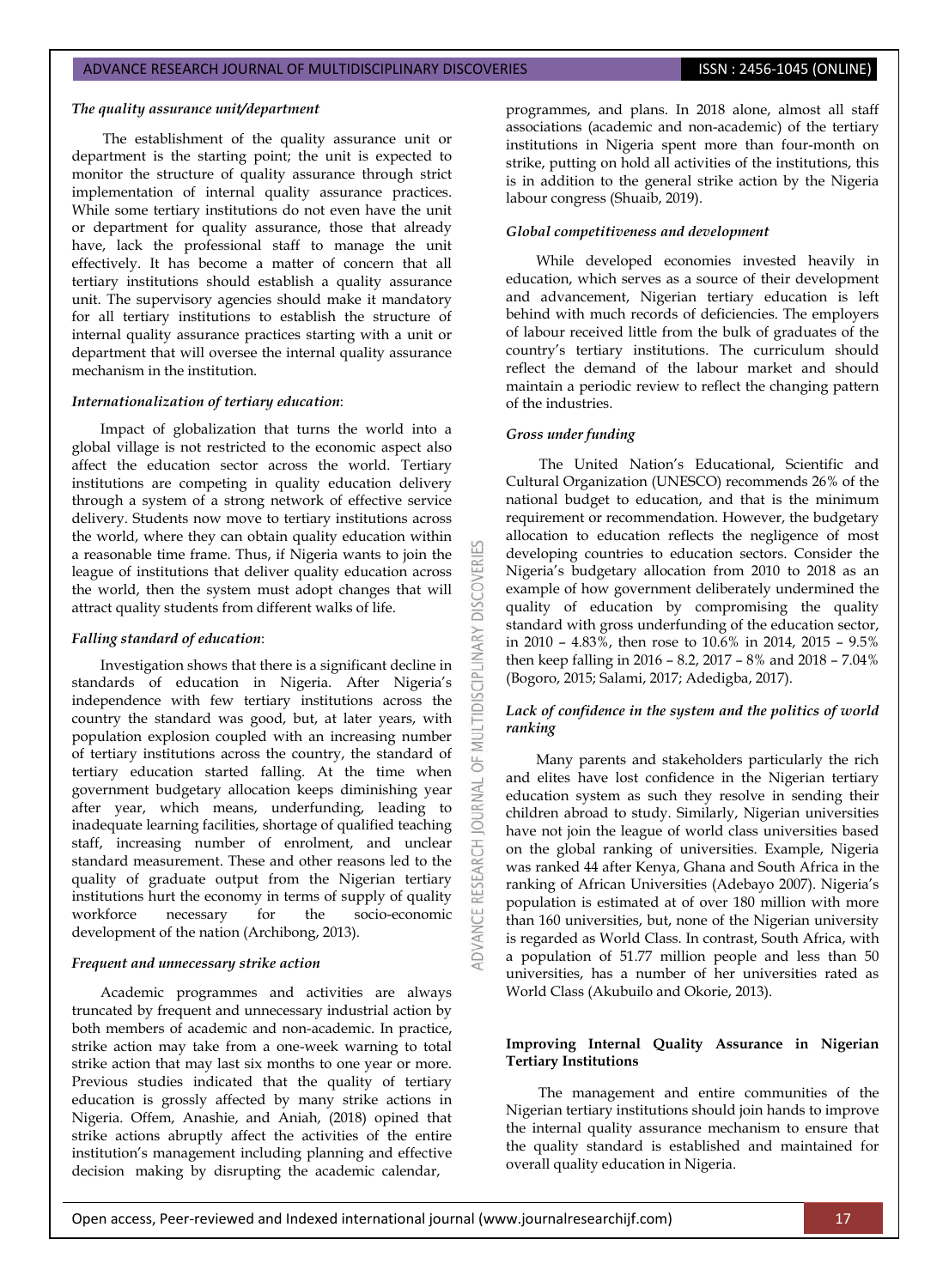## *Sensitization and re-orientation towards quality:*

Management and the entire system should imbibe the spirit of attitudinal change towards quality. All activities within the system should be geared toward innovation, quality, and quality improvement. Effective monitoring and evaluation mechanism should be put in place to ensure that internal quality practices are established and achieved. Management should ensure regular training and retraining of the staff of the quality assurance unit to keep them up to date on current quality assurance practices. Also, the unit (quality assurance) should organize a sensitization seminar for the entire staff to show them how best to maintain internal quality measures. Targets and benchmarks should be set where necessary to serve as standard quality measures for the system.

## *Maintaining ethical values:*

Gross misconducts among staff and student characterize the entire tertiary education system in Nigeria. Unless such unethical behaviours are minimized, the path to achieving internal quality will remain a myth. On the part of the staff, they are awarding marks to students in exchange for money or sex, irregular attendance to school activities including lectures, and plagiarism. While the students engage in indecent dressing, exams malpractice, cultism, absenteeism from lectures, falsification of entry result, and other related misconducts. The management and all stakeholders should join hand to fight these unethical practices within the system. Investigation shows that these negatives attitudes from both staff and students have undermined the quality standard in the Nigerian tertiary education system.

#### *Training and development for all staff*

An important area of Human Resource Management function of particular relevance to the effective use of human resources is "*Training and Development***."** The purpose of training is to improve knowledge and skills and to change attitudes. Training is one area where both the employer and employee share a common interest. It is argued that training has a significant influence on the success of every organization, both public and private. Similarly, it is an essential potential motivator and a means of career progression to the employee. Training is, therefore, a key element of improved organizational performance. Training increases the level of individual and organizational competence. It helps to reconcile the gap between what should happen and what is happening between desired targets or standards and actual levels of work performance. Therefore, to improve internal quality assurance in Nigerian tertiary institutions, management and stakeholders should embark on training and retraining of their staff to compete effectively and face the current and future challenges of teaching and learning techniques.

# *Improved teaching and learning facilities*

Competitive educational institutions are institutions with the most modern equipment for teaching and learning. An essential component of internal quality assurance, which serve as the basis for quality input for quality education is teaching and learning facilities (Oladipo, Adeosun, and Oni, 2009). Provision for laboratories of all kinds, teaching aids, sports, and recreational facilities should be made available and accessible for students and teachers. The facilities should be able to adapt to current and future challenges of the educational enterprise. The carrying capacity of all the facilities should be taken seriously as most tertiary institutions pay more attention to a rising number to generate more funds without looking at the negative consequences of the ratio between the number and the capacity of the available facilities.

#### *Functional guidance and counselling unit*

Guidance and counseling is an essential component of internal quality assurance. Members of the school community should have access to the center, and management should provide all the necessary equipment for the center to function as expected. A professional counselor should manage the center and team up with management and quality assurance unit for effective service delivery.

## *Integration of ICT facilities for effective networking*

**DISCOVERI** 

**DISCPL** 

5F **JRNAL**  $\overline{a}$ 

Education enterprise develops faster as a result of a network of knowledge and skills. An effective way to do it is through information and communication technology. Most tertiary institutions in Nigeria, have an ICT policy with a portal linking it with the rest of the world. While commending the efforts of the supervisory agencies and institution's management, attention should be given to data sharing and management. The portals should be regularly updated with information necessary for internal and external consumption. The integration of ICT did not only improves the function of internal quality assurance and control but also facilitates the internationalization of tertiary education.

#### *Students' involvement in quality assurance processes*

Management and quality assurance unit should involve students in getting feedback from the teaching and learning experiences. Students should take part in the internal assessment in order to make timely adjustment where necessary. Rigorous screening of students during admission exercise is necessary to ensure that only student with the right requirements is admitted. It is a common knowledge that quality output is generated from quality input, where the requirements are compromised, it will affect the quality of output (the graduates).

#### *Regular review of curriculum*

Management and internal quality assurance unit should recommend to the supervisory agencies for the review of the curriculum to match with the demand of the industry. Investigations show that the consumers (employers of labour) are not getting what the expected from the product (graduates), and this happens as a result of either the curriculum is outdated, or it does not match with changing demands of the industry.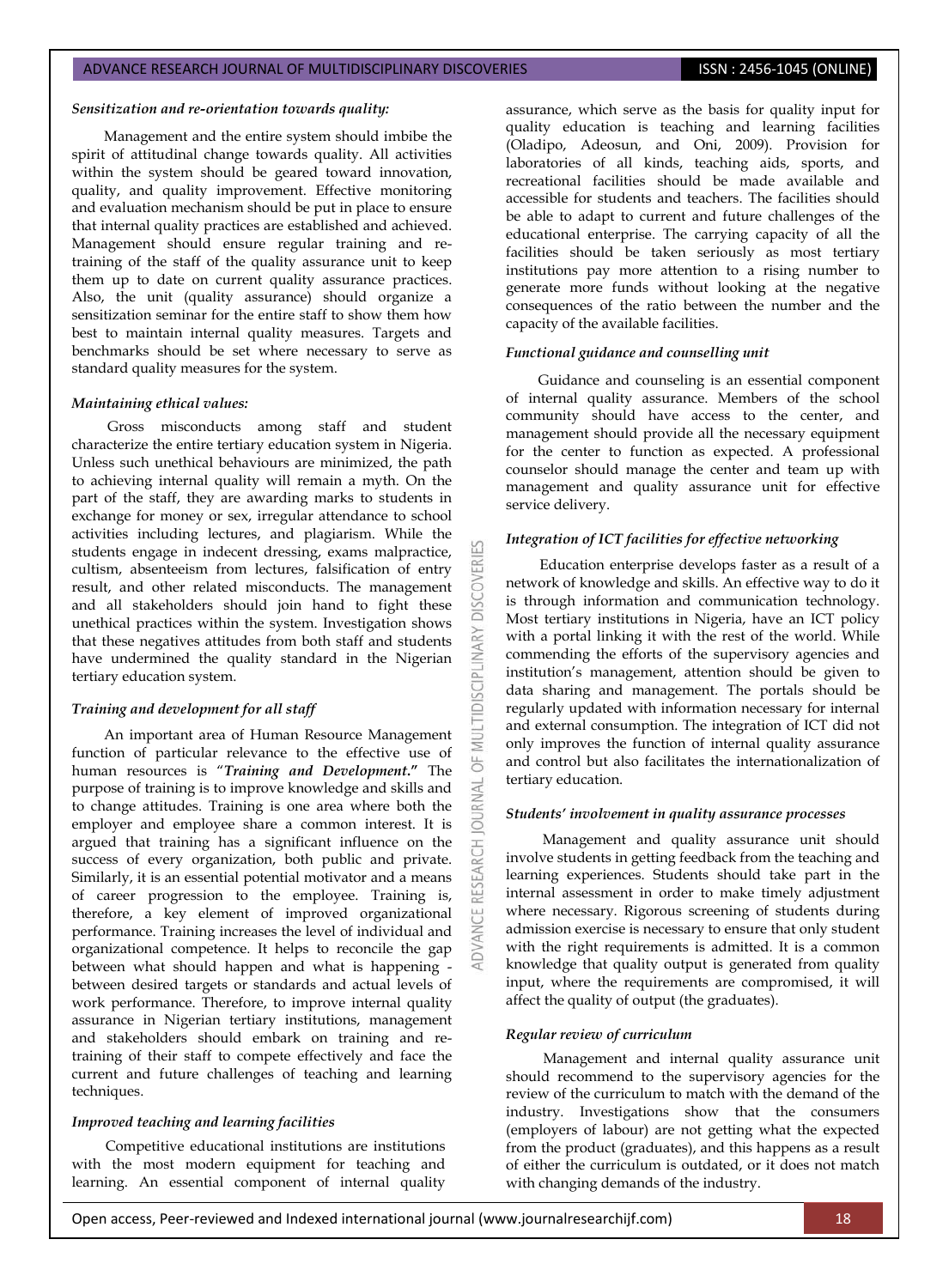# **IV. CONCLUSION**

From the preceding discussion, it is evident that there is a falling standard of tertiary education in Nigeria. While countries across the world are trying to improve the quality of tertiary education through effective quality assurance practices, Nigeria is yet to adopt internal quality measures with all sense of seriousness. This paper examined the internal quality assurance gap in Nigerian tertiary institutions. It highlights a considerable number of internal quality challenges and their effects on quality education. Previous literature established that one could not achieve quality output without quality input; thus, the focus of this paper is on internal quality assurance practices to determine the quality input from the beginning. The study established that the management has a role to play in establishing internal quality assurance mechanism and control that will support and complement the external quality assurance practices to achieve quality education in Nigeria. The paper also reveals measures for improving internal quality assurance practices and that, the institution's management should develop strategies for integrating these internal quality measures to improve the internal quality assurance for sustainable quality education. The quality assurance unit/department should be the coordinating center for internal quality assurance practices, and all tertiary institutions should have a functional quality assurance unit. Recruitment of staff should be strictly on merit, so also the admission of students.

Management should encourage regular evaluation of internal quality assurance practices and make amendments where necessary. Student's assessment is another critical measure; various techniques should be adopted, including outside classroom assessment. The joint team of management, academic staff, and the quality assurance unit should encourage innovation practices in the teaching and learning practices for quality improvement and sustainability. The above factors of improving internal quality assurance can as well serve as recommendations for this paper.

# **V. REFERENCES**

- [1] **Adebayo, O. (2007, June 28).** NUC and University Education. *The Nation,* Lagos p 18
- [2] **Adedigba, A., (2017, November 8).** 2018 Budget: Buhari allocates 7% to education. *Premium Times,* [https://www.premiumtimesng.com/news/top](https://www.premiumtimesng.com/news/top-news/248663-2018-budget-buhari-allocates-7-education.html)[news/248663-2018-budget-buhari-allocates-7](https://www.premiumtimesng.com/news/top-news/248663-2018-budget-buhari-allocates-7-education.html) [education.html](https://www.premiumtimesng.com/news/top-news/248663-2018-budget-buhari-allocates-7-education.html) (Accessed on 5/7/2019)
- [3] **Adegbesan, S. O., (2011).** Establishing quality assurance in Nigerian education system: Implication for educational managers. *Educational Research and Reviews*, 6(2), 147-151,
- [4] **Akubuilo, F. Okorie, E. U., (2013)** Sustainability of Tertiary Education through Quality Assurance and Development in Nigeria. *Journal of Education and Practice*, 4(**15**), 140-144
- [5] **Archibong, I. A., (2013).** Strengthening Internal Quality Assurance for Improved Education Delivery in Nigerian Public Universities. *Research on Humanities and Social Sciences*, 3(1), 172-177
- [6] **Bogoro, S. E. (2015).** *Nigeria's Malignant Education slide: The imperative of acting beyond palliatives.* Being Convocation Lecture at the 10th Anniversary of the Tai Solarin University of Education (TASUED), Ogun State, Nigeria, delivered on Friday 27th November.
- [7] **Duraković, Bašić and Muhić, (2014).** The Interrelationships between Quality Management Practices and their Effects on Innovation Performance. *18th International Research/Expert Conference* "Trends in the Development of Machinery and Associated Technology" TMT 2014, Budapest, Hungary 10-12 September, 2014
- [8] **Harvey, L., & Green, D. (1993).** Defining Quality. *Assessment and Evaluation in Higher Education,* 18(1), 9-34.

**DISCOVERI** 

MULTIDISCIPLINARY

5F

DVANCE RESEARCH JOURNAL

- [9] **IOM, (2014)** Needs Assessment in the Nigerian Education Sector. International Organization for Migration Abuja, Nigeria, May, 2014.
- [10] **ISO (2005),** "ISO 9000 Quality management systems – Fundamentals and vocabulary", ISO, Geneva, Switzerland.
- [11] **Lakhal, L., (2009).** Impact of quality on competitive advantage and organizational performance *Journal of the Operational Research Society*, 60, 637-645
- [12] **Lawton D. & Gordon P. (1993).** *Dictionary of education*. London: Hoder & Stoughton
- [13] **Leavengood, S. Anderson, T. R. and Daim, T. U., (2014).** Exploring linkage of quality management to innovation. *Total Quality Management*, 25(10), 1126– 1140
- [14] **Maniku, A. A., (2008)** Higher Education Quality Assurance Policy and Practice in the Maldives: A Case Study from a Small Developing Nation. A thesis presented in partial fulfilment of the requirements for the degree of Doctor of Philosophy in Education at Massey University, Palmerston North, New Zealand.